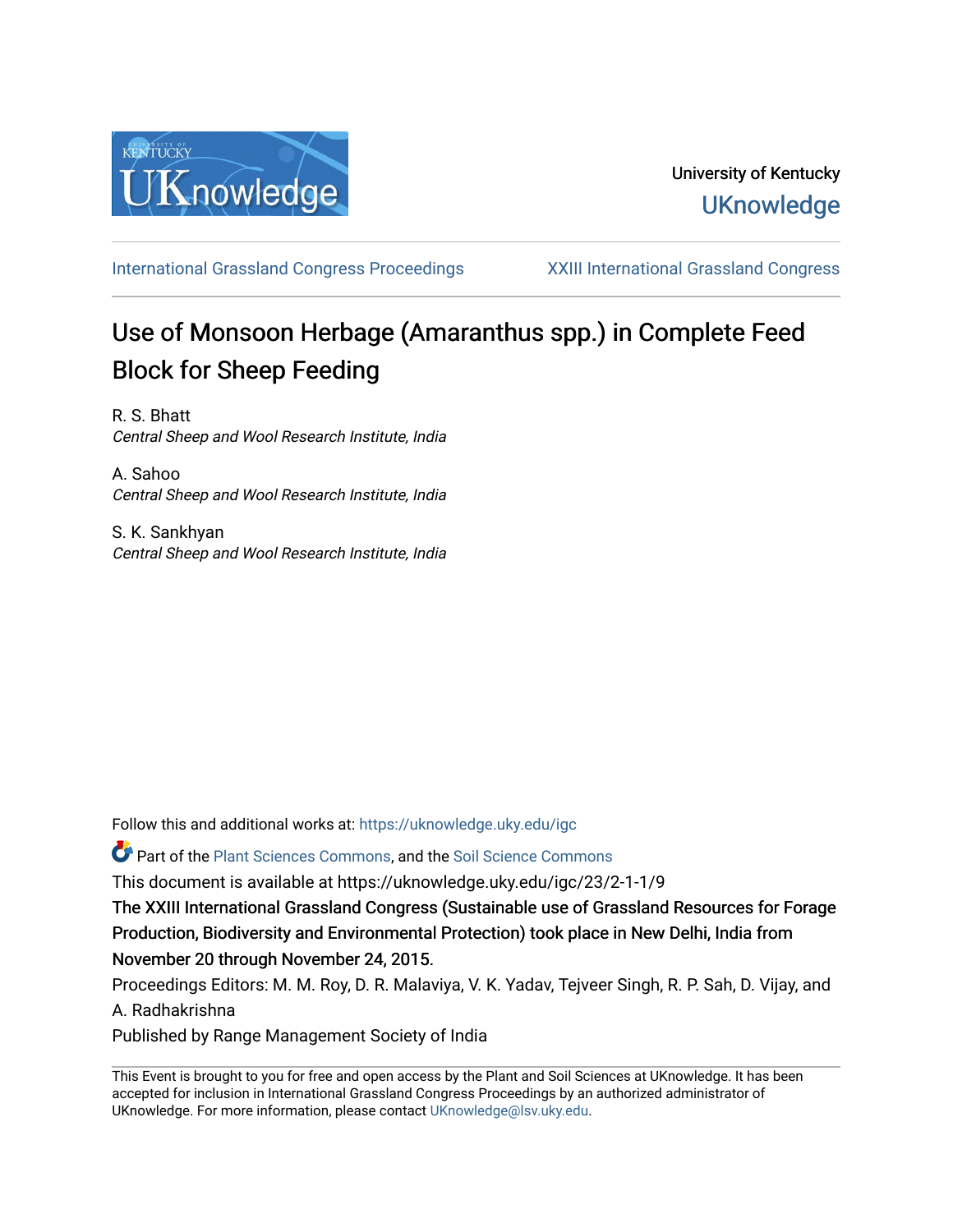## **Use of monsoon herbage (Amaranthus spp.) in complete feed block for sheep feeding**

## **R. S. Bhatt\*, A. Sahoo, S. K. Sankhyan**

ICAR-Central Sheep and Wool Research Institute, Avikanagar,, India \*Corresponding author e-mail: [bhatt\\_rs@yahoo.com](mailto:bhatt_rs@yahoo.com)

**Keywords:** Chaulai, Complete feed block, Digestibility, Microbial protein synthesis

#### **Introduction**

Favourable climatic condition and faster vegetation growth during monsoon season leads to abundance of forage production, which remained mostly unutilized by the grazing herbivores. Chaulai (Amaranthus spp) is one of the local green biomass that grows very fast after first monsoon shower and is not preferably grazed in comparison to other available grazing resources during monsoon. A huge quantity (dry biomass yield of approximately 10-15 Q/ha) of this biomass is therefore gone waste in due course, not being harvested or utilized. This plant is quite rich in protein (CP 10- 14%) with succulent leaves and tender stems and has varying palatability in sheep, goat and cattle. Therefore an experiment was conducted to utilize Chaulai herbage in sheep feeding after drying, chaffing and incorporating in complete feed block (CFB).

#### **Materials and Methods**

Chaulai was harvested afresh from the field and dried on wire mesh hanging in a shed with asbestos roof for 3-4 days,chaffed and used for making of complete feed block (CFB). Cenchrus hay was replaced at 0, 20 and 40% levels with Chaulai hay, and the final proportion in the CFB was 0, 13 and 26 %. Thus, the overall composition of CFB was concentrate 30, roughage 65 and molasses 5 percent. In chaulai incorporated CFB the oilcakes were withdrawn from concentrate by 45 and 100 percent to make these CFB isonitrogenous.Feeding trial was conducted on twenty seven adult ewes divided randomly into three groups of nine each and were fed ad libitum CFB in individual pen for 45 days with provision of ample supply of drinking water round the clock. Daily feed intake and weekly body weight of each ewe was recorded. A metabolic trial with four days adaptation and six days collection period was conducted on six ewes from each treatment groups after 35 days of experimental feeding. Rumen liqueur samples were collected at the end of the metabolic trial from each ewe at 0 and 4 hour post feeding for studying the rumen metabolites. Urine samples were analysed for purine derivatives as a measure of microbial protein synthesis (IAEA, 1997).

#### **Results and Discussion**

Inclusion of Chaulai at 13 and 26 % replaced 45 and 100% of oil cakes from concentrate portion to make CFB isonitrogenous. It had 10.2% CP and contributed to an average of 11.1% CP in all the CFB. This level of CP in CFB is considered enough for maintenance requirement of the ewes (ICAR, 2013). Incorporation of Chaulai lowered the fibre fractions and lignin content and increased the total ash contents of CFB. Animals consumed daily quota of feed offered and there was easy acceptability of CFB from day one as evidenced from intake of DM from Chaulai incorporated CFB. There was similar DM and OM digestibility among the groups. Intake of DM, DCP and ME was similar in all the groups which reflected with no significant difference in average daily gain among the groups. All the ewes were in positive nitrogen balance and no significant difference was observed between the groups. Rumen pH, total nitrogen, TCA precipitable N and rumen ammonia level reduced with the increased level of Chaulai hay in CFB. Excretion of purine derivatives and microbial protein synthesis revealed non-significant difference between the groups. A tendency towards better microbial protein synthesis with relatively higher efficiency (microbial N/kg DOMI) was observed in Chaulai fed groups. Excretion of urinary purine derivatives is positively correlated with the level of feed and is an indicator of microbial protein supply and nutritional status of animals (Singh *et al*., 2007).